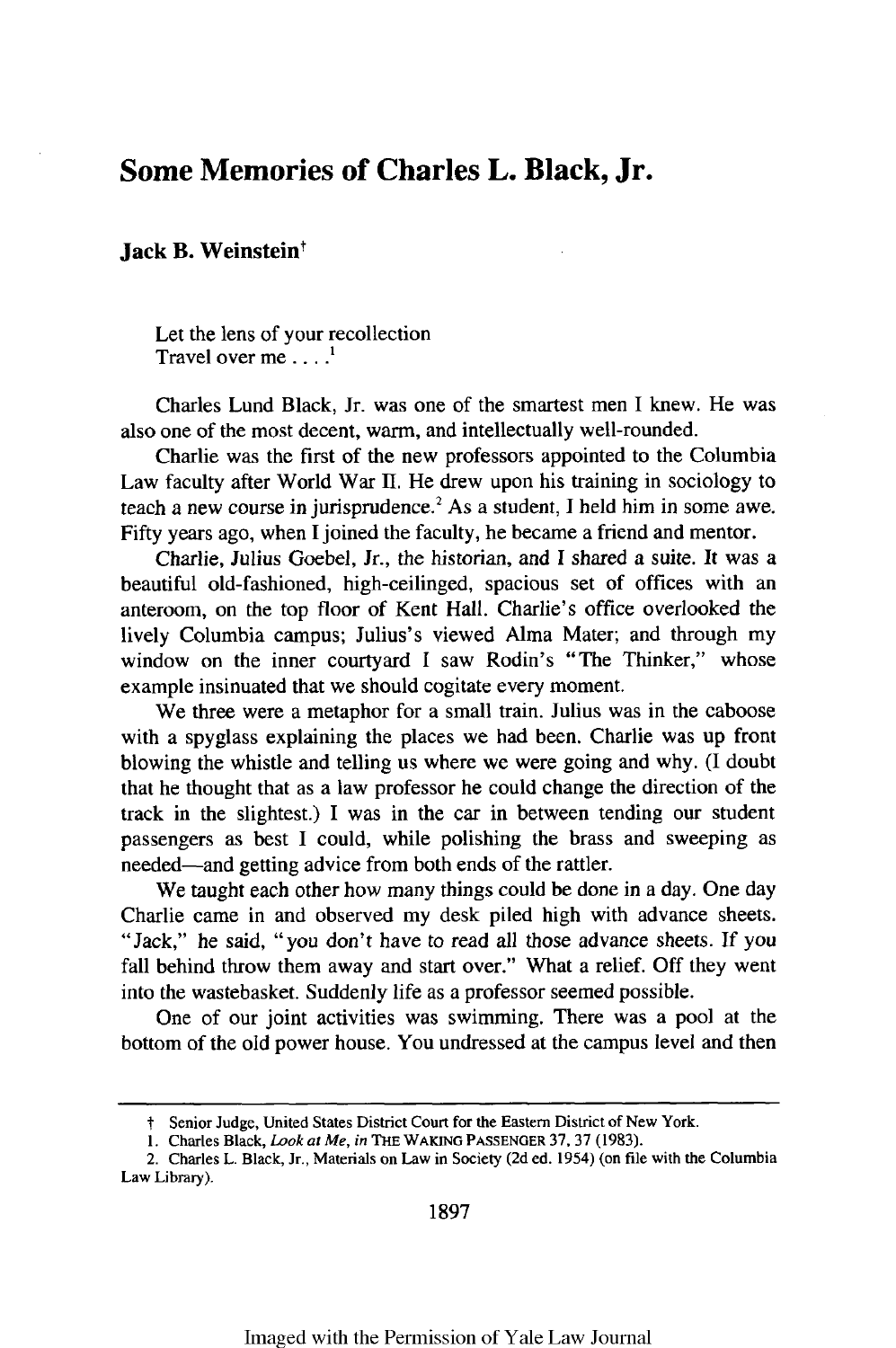walked naked with your towel over your shoulder down a long curving flight of stone steps to the water. One day as we descended side-by-side, a young woman came up around the bend. "Is this the way to Butler Hall?," she asked.

"No," Charlie responded. He politely explained how to go back down and around.

"Thank you," she said as she turned away. She did not seem to notice our lack of attire. Charlie and I continued our conversation. For me it was probably a sociological turning point. For Charlie it seemed, well, "humdrum."

The practice at Columbia was for three senior faculty members to observe a new professor's teaching before he received tenure. At the beginning of class the committee would march up the wooden steps of the large amphitheater in Kent, past the students' desks, to the top, and silently watch. I was terrified during that hour, fearful that they would cast me down from this academic heaven. Not Charlie. "We will begin this class," he intoned, "in honor of our distinguished guests, by omitting the class song."

Every night Charlie went home to Greenwich Village where he practiced his trumpet and listened to jazz. He was unhappy in his first marriage. I suppose he drank.

He was a man full of love who needed a warm and loving woman. He found that companion in Barbara.

He was assigned the course in admiralty on the ground that it should be taught by a Columbia professor in this great maritime city. It was a course no one else wanted. But Charlie became fascinated by the ancient law of the sea. He worked in the library late into the night mastering it. His onevolume treatise on admiralty was to be a masterpiece.<sup>3</sup>

The new dean made life uncomfortable for Charlie. None of the elders listened when a few of us youngsters pointed out that he was a great teacher, on the edge of extraordinary academic work.

Well, they drove Charlie and Barbara up to Yale. There they had three wonderful children in a highly successful marriage. There Charlie flourished as a teacher and author.

I had been working with him as one of Thurgood Marshall's vassals on *Brown* and other cases. Charlie's analysis and writing were superb.

There were some tensions among the Legal Defense lawyers. None of it touched Charlie. He had fully absorbed the truth that it was nonsense to call inferior this group that developed such wonderful music as well as great

<sup>3.</sup> GRANT GILMORE **& CHARLES** L. BLACK, JR., **THE LAW OF** ADMIRALTY (1957) (bearing a dedication **to** Helen and Barbara).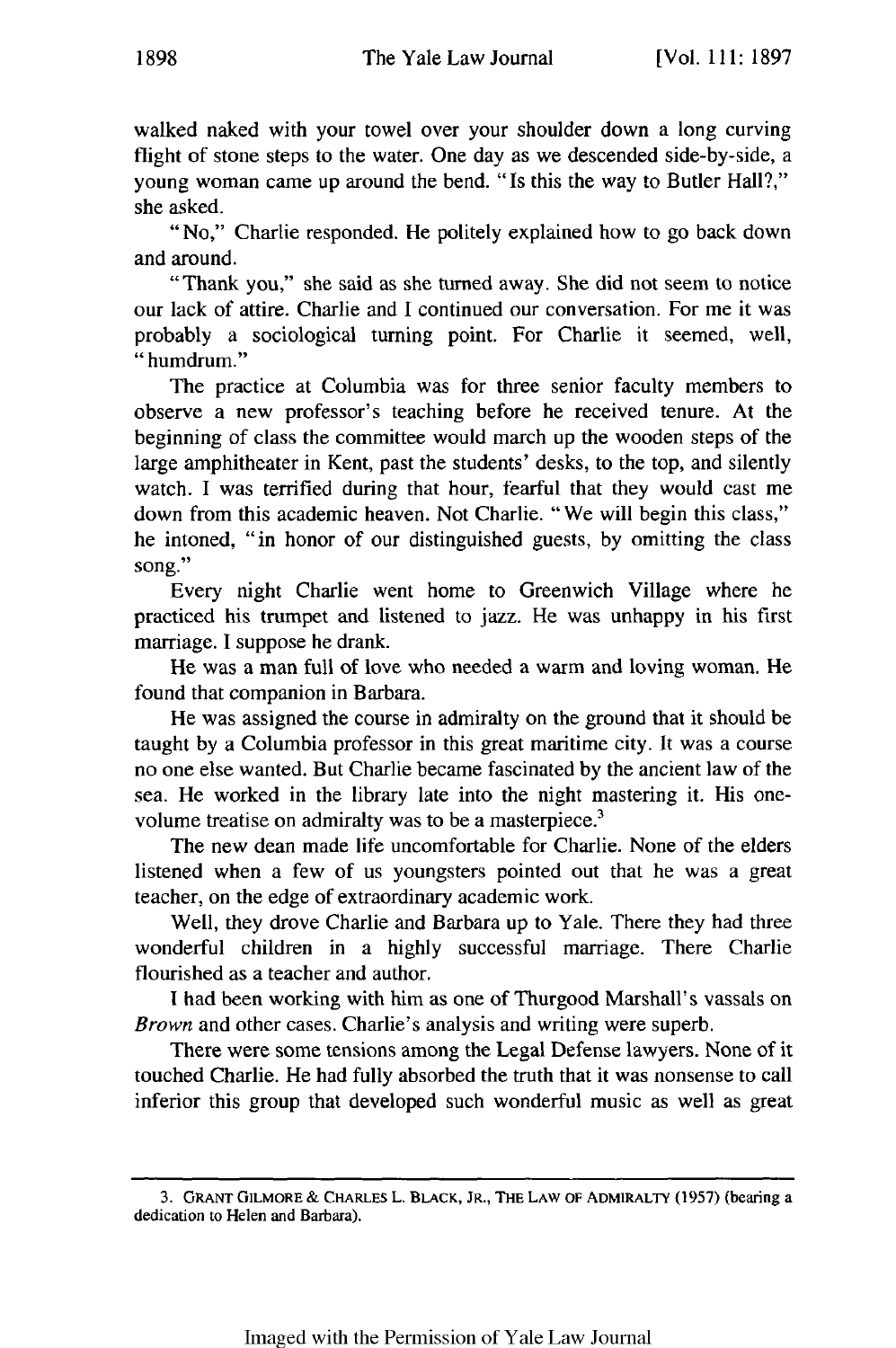## Weinstein **1899** 2002]

lawyers.<sup>4</sup> For him, full equality was essential: separation be damned. He was so decent, and competent and congruent with everyone's cultural background that all the scores of lawyers, historians, and sociologists working on *Brown* and other cases embraced him literally and figuratively. They sensed that he had been drained of all prejudice.

He wrote the clearest, most lucid books on constitutional law, on impeachment, on capital punishment; published volumes of poetry; painted the dust covers for some of his volumes; used his love of jazz to induce law students to appreciate that there is more to life than the law; and demonstrated what everyone at Columbia should have known-he was a superb teacher touched with genius.

When I visited the Black home in New Haven, Barbara's mother was confined to bed. She was not in a home for the aged or in some upstairs bedroom. Her bed was downstairs in the parlor so the lively household and its guests were an intimate part of her life and she of theirs.

I think Charlie lived the Golden Rule reflexively. He was, as a result, able to understand people and society, and to describe the law and life with limpid clarity.

His cool logic was combined with a warm sense of comradeship with those treated unjustly. When Herb Wechsler criticized the *Brown* decision on the ground of "neutral principles," Charlie's response was devastating. It was based on the reality of American life: Separate but equal was the device for keeping African Americans out of the mainstream of society, for denying them equal opportunities, for pushing them into an inferior semienslaved position as a substitute for real slavery.<sup>5</sup>

Charlie continued to write for the Legal Defense Fund for many years, signing some twenty briefs and working on many more cases. He published two dozen books<sup>6</sup> and scores of law review and other articles.<sup>7</sup> He elevated the lives and aspirations of thousands who knew him as teacher and author.

And then came proof that there really may be a God who watches over us. Barbara had obtained her Ph.D. in Legal History at Yale and was teaching at Yale Law School. Columbia needed her. She needed Charlie. Both came back, she as Dean, he to teach constitutional law. Heaven was back on Morningside Heights.

<sup>4.</sup> Some autobiographical information is collected in CHARLES L. **BLACK, JR., THE HUMANE IMAGINATION (1986)** (bearing a dedication "to Barbara Aronstein Black with love").

**<sup>5.</sup>** See Charles L. Black, Jr., The Lawfulness of the *Segregation Decisions,* 69 YALE **L.J.** 421 (1960); *cf* CHARLES L. BLACK, JR., DECISION ACCORDING TO LAW 15 (1981) ("Brown did more good than any other judicial decision ever uttered.").

*<sup>6.</sup>* Published Works of Charles L Black, *Jr.,* 95 YALE L.J. 1573, 1573 (1986).

<sup>7.</sup> *Id.* at 1574-78. The *New York Times* indicated that Professor Black had published "hundreds of articles," including law review articles. Robert D. McFadden, *Charles L Black, Jr., Constitutional Law Expert Who Wrote on Impeachment, Dies at 85,* N.Y. *TIMES,* May **8,** 2001, at **BI0.**